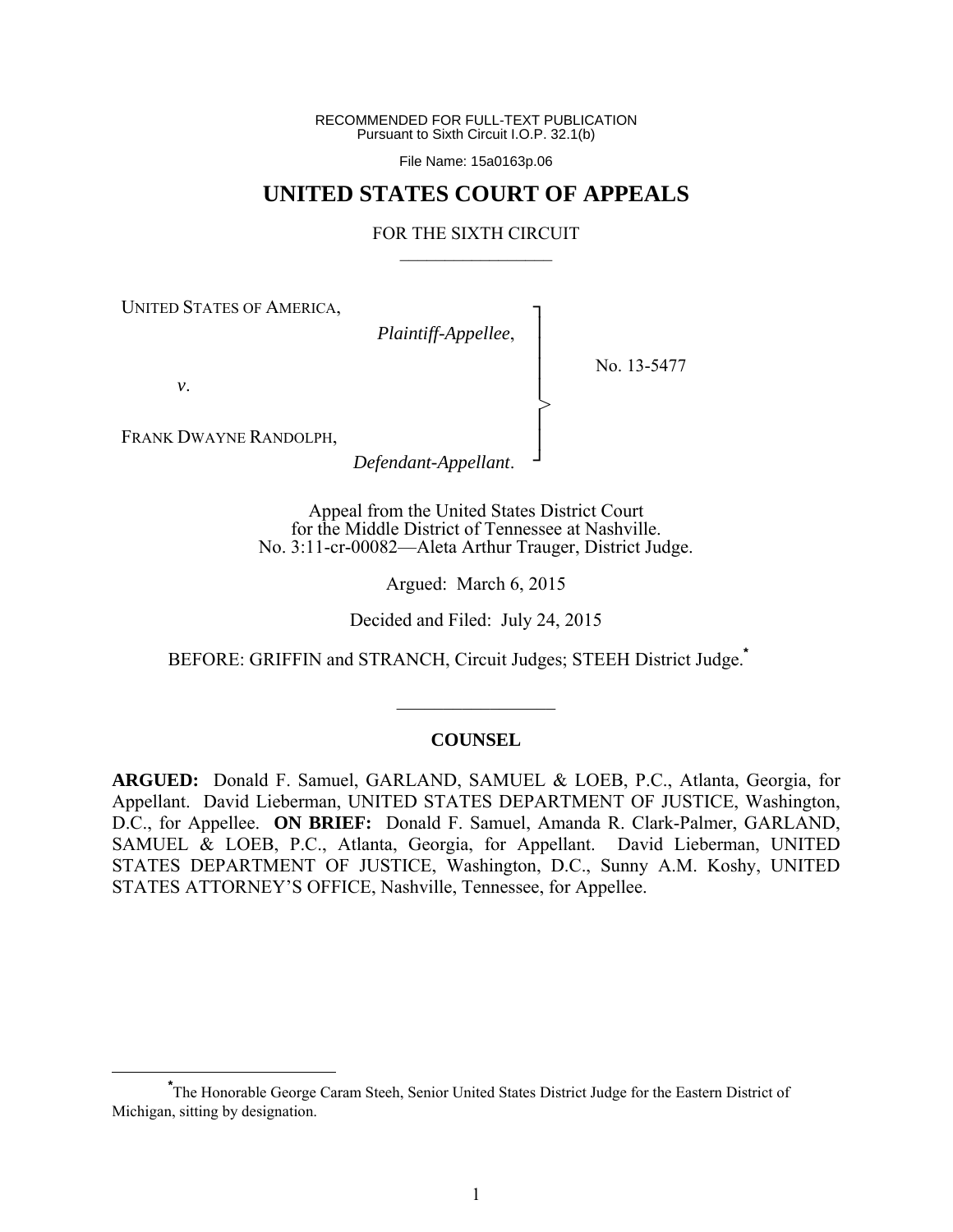### **OPINION**

 $\frac{1}{2}$  ,  $\frac{1}{2}$  ,  $\frac{1}{2}$  ,  $\frac{1}{2}$  ,  $\frac{1}{2}$  ,  $\frac{1}{2}$  ,  $\frac{1}{2}$  ,  $\frac{1}{2}$  ,  $\frac{1}{2}$ 

 $\frac{1}{2}$  ,  $\frac{1}{2}$  ,  $\frac{1}{2}$  ,  $\frac{1}{2}$  ,  $\frac{1}{2}$  ,  $\frac{1}{2}$  ,  $\frac{1}{2}$  ,  $\frac{1}{2}$  ,  $\frac{1}{2}$ 

GEORGE CARAM STEEH, Senior District Judge. Defendant-Appellant Frank Randolph was convicted after a jury trial on counts of conspiracy to violate the drug laws, conspiracy to commit money laundering and related offenses. Randolph was sentenced to a concurrent term of imprisonment of 70 months on all counts. For purposes of sentencing, all of the convictions were grouped, with the money laundering conspiracy conviction driving the ultimate sentence because it resulted in the highest offense level. Randolph challenges his convictions and sentence.

For the reasons that follow, we REVERSE the drug conspiracy conviction in Count One and REMAND to the district court for entry of a judgment of acquittal in favor of Randolph. We AFFIRM the district court's judgment of conviction as to the remaining counts. However, in sentencing Randolph, the district court determined that he laundered in excess of \$200,000 during the course of the money laundering conspiracy without making adequate findings of fact on the record. We therefore VACATE Randolph's sentence and REMAND to the district court for further proceedings consistent with this opinion.

# **I. BACKGROUND**

Randolph's convictions center around his involvement in a family-run drug trafficking operation in Pulaski, Tennessee. In late 2009, with the help of two confidential informants, a joint task force of local and federal authorities began investigating Randolph's half-brother, Travis Gentry. The joint task force used video and wiretap surveillance to learn the details of Gentry's drug operation—dating back to early 2007—involving the distribution of cocaine, cocaine base and marijuana. Through the investigation, Randolph's role in helping Gentry hide some of the drug trafficking proceeds became known. Randolph stored Gentry's money at his home and in certificates of deposit.

On March 17, 2011, the joint task force concluded its investigation by conducting a series of coordinated raids. Firearms and cash were seized from Randolph's home. In addition, two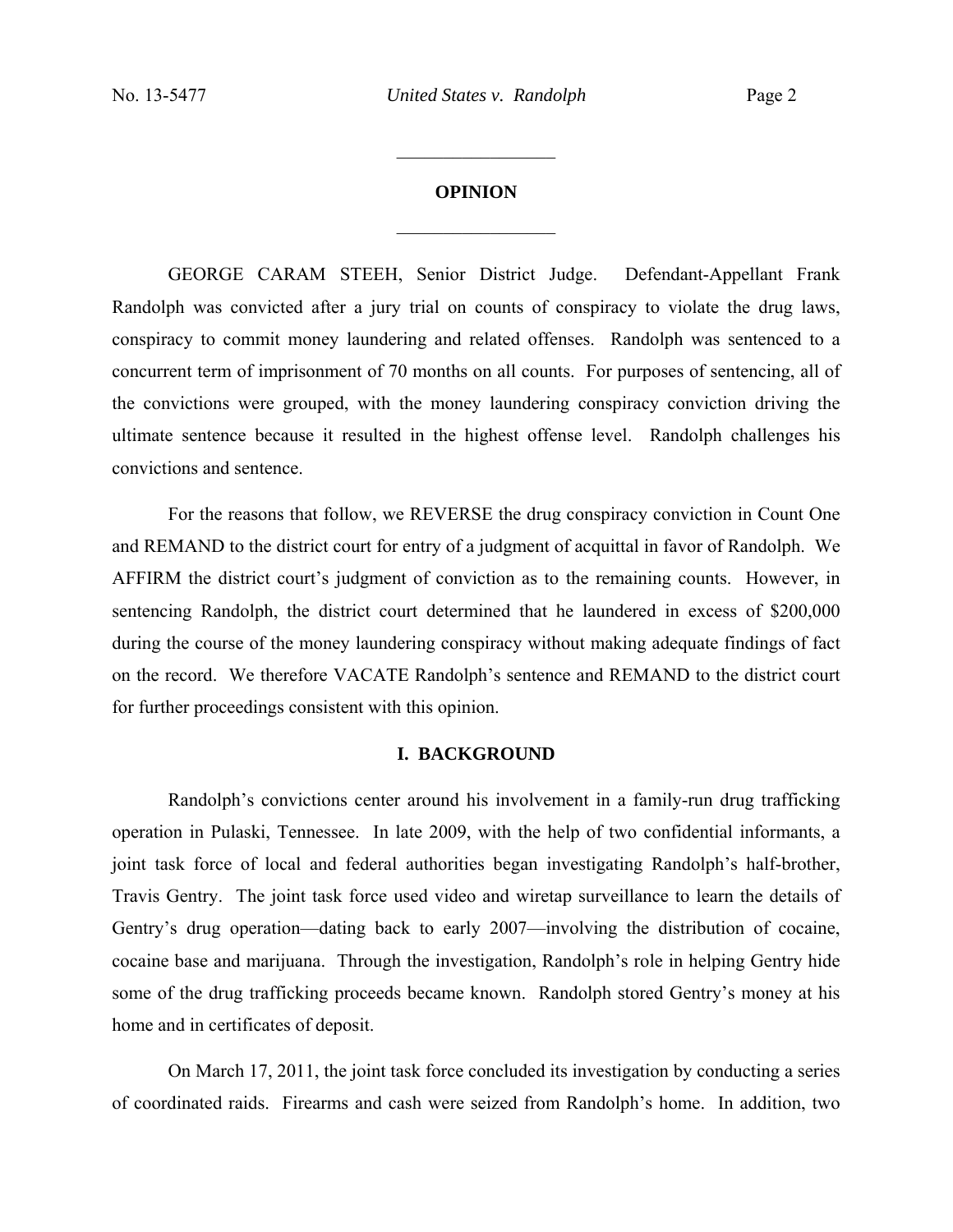safety deposit keys were found in a safe, leading authorities to Randolph's bank—the First National Bank in Pulaski. Pursuant to a search warrant, a safety deposit box belonging to Randolph was searched. Cash was found in the safety deposit box, including, \$2,100 traced back to marked money that the joint task force used in effectuating a controlled purchase of cocaine between a confidential informant and Gentry. A total of approximately \$165,000 in property was seized from Randolph. Of this amount, \$124,641.51 was seized directly from Randolph's bank accounts.

Initially charging twenty defendants in drug trafficking and money laundering conspiracies, the government filed a Second Superceding Indictment after multiple defendants pleaded guilty along the way. The Second Superceding Indictment charged five defendants: Travis Gentry, Frank Randolph, Patrick Smith, Betty Gentry and Todd Bryant. Randolph was charged in five counts: conspiracy to violate the federal drug laws, in violation of 21 U.S.C. § 846 (Count One); conspiracy to commit money laundering, in violation of 18 U.S.C. § 1956(h) (Count Two); knowingly possessing firearms in furtherance of a drug trafficking crime, in violation of 18 U.S.C. § 924(c) (Count Three); receiving, relieving, comforting and assisting others to hinder and prevent their apprehension, trial and punishment, in violation of 18 U.S.C. § 3 (Count Ten); and perjury at the initial appearance, in violation of 18 U.S.C. § 1621(1) (Count Twelve).

Randolph negotiated with the government to enter into a plea agreement. The plea agreement required Randolph to plead guilty to (1) being an accessory after the fact to the drug conspiracy; and (2) perjury. In exchange, the government agreed to allow Randolph to be sentenced to time-served, which at the time was less than one-year. The plea deal fell through, however, because Randolph would not agree that he, on occasion, obtained controlled substances for Gentry.

Three of the five defendants—Travis Gentry, Randolph and Smith—went to trial together in October 2012. Randolph's defense to the charges against him was that the monies seized from him were obtained from legitimate sources—two legitimate jobs—and did not constitute drug trafficking proceeds. To this end, Randolph sought to cross-examine a government witness (Agent Darryl Richardson) about the government's position in pretrial forfeiture proceedings that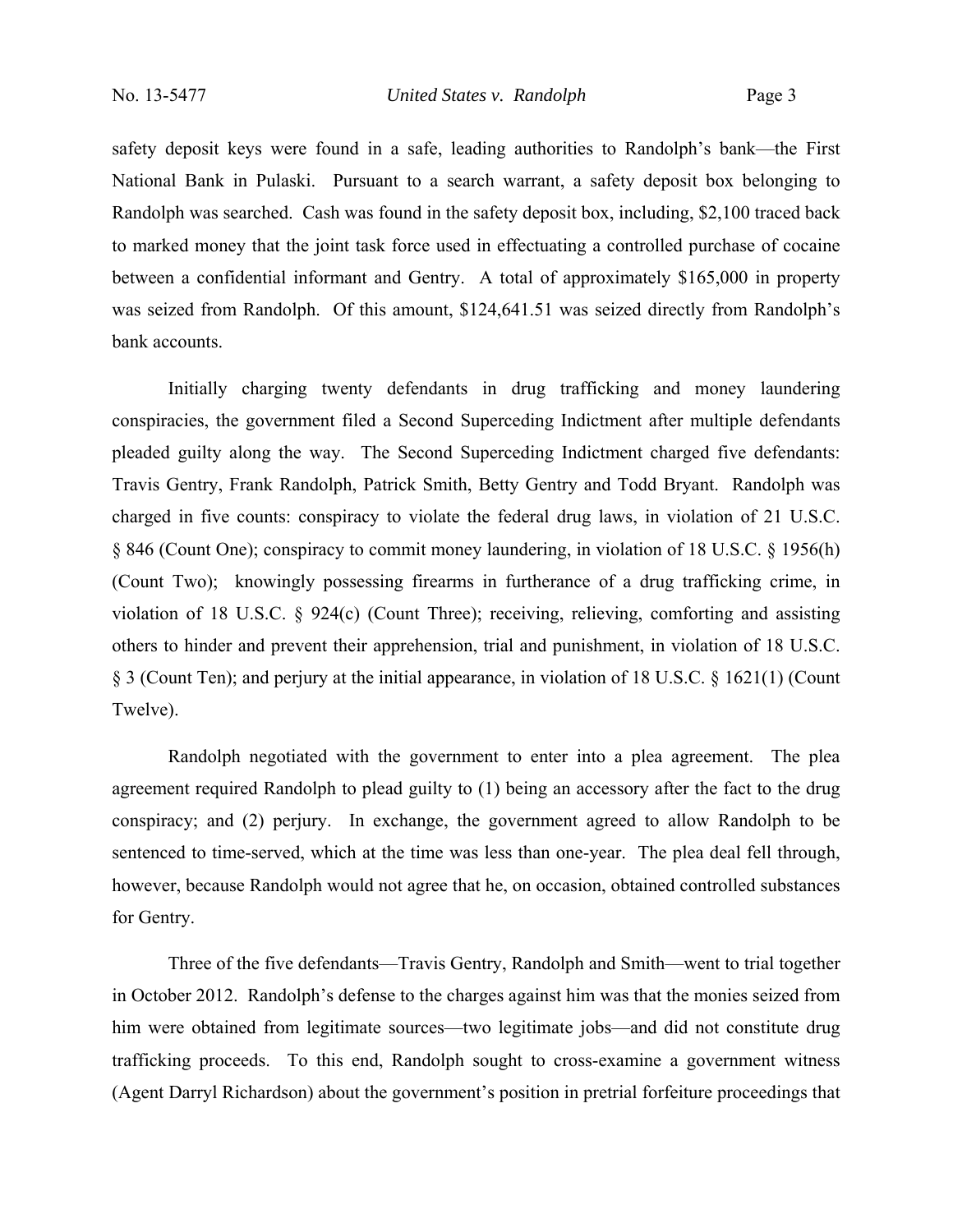money seized from Randolph's bank accounts constituted "substitute assets"; but, sustaining the government's objection at trial, the district court did not permit Randolph to pursue this line of questioning. A little more background information is necessary to understanding the relevance of Randolph's inquiry.

Prior to trial, Randolph filed a motion seeking the return of the \$124,641.51 seized from his bank accounts. Randolph argued that, because the government did not initiate civil forfeiture proceedings, it was required to return the money to him. The government took the position that the seized funds were "substitute assets," and, therefore, properly forfeited prior to trial. Citing to the government's concession that the funds constituted "substitute assets," the district court ordered the funds returned to Randolph. The district court reasoned that the government was not entitled to seizure of substitute assets prior to Randolph being convicted at trial. It was the government's pretrial position that the funds constituted "substitute assets" that Randolph wanted to examine Agent Richardson about at trial.

The jury convicted Randolph of the drug trafficking and money laundering conspiracies, as well as perjury and aiding and abetting. Randolph was acquitted of knowingly possessing a firearm in furtherance of a drug trafficking crime. As it relates to the drug trafficking conspiracy charged in Count One, however, the verdict used multiple sub-questions after asking the general question of whether Randolph was "Guilty" or "Not Guilty." The result was anything but a model of clarity.

In determining whether the defendants were guilty of the drug trafficking conspiracy charged in Count One, the jury was first asked to find whether each defendant was "Guilty" or "Not Guilty" of the conspiracy. Next, the jury was required to determine, in three separate subquestions, the amount of cocaine, crack cocaine and marijuana—the drugs that were charged in the conspiracy—"involved in the conspiracy." One of the options available for the jury to choose was "None." On Randolph's verdict form, the jury checked "Guilty," but as to the amount of cocaine, crack cocaine and marijuana involved in the conspiracy, checked "None" as it relates to each drug.

Initially, the district court instructed the jury, "If you unanimously find that a particular defendant did not possess any particular controlled substance, mark none on the appropriate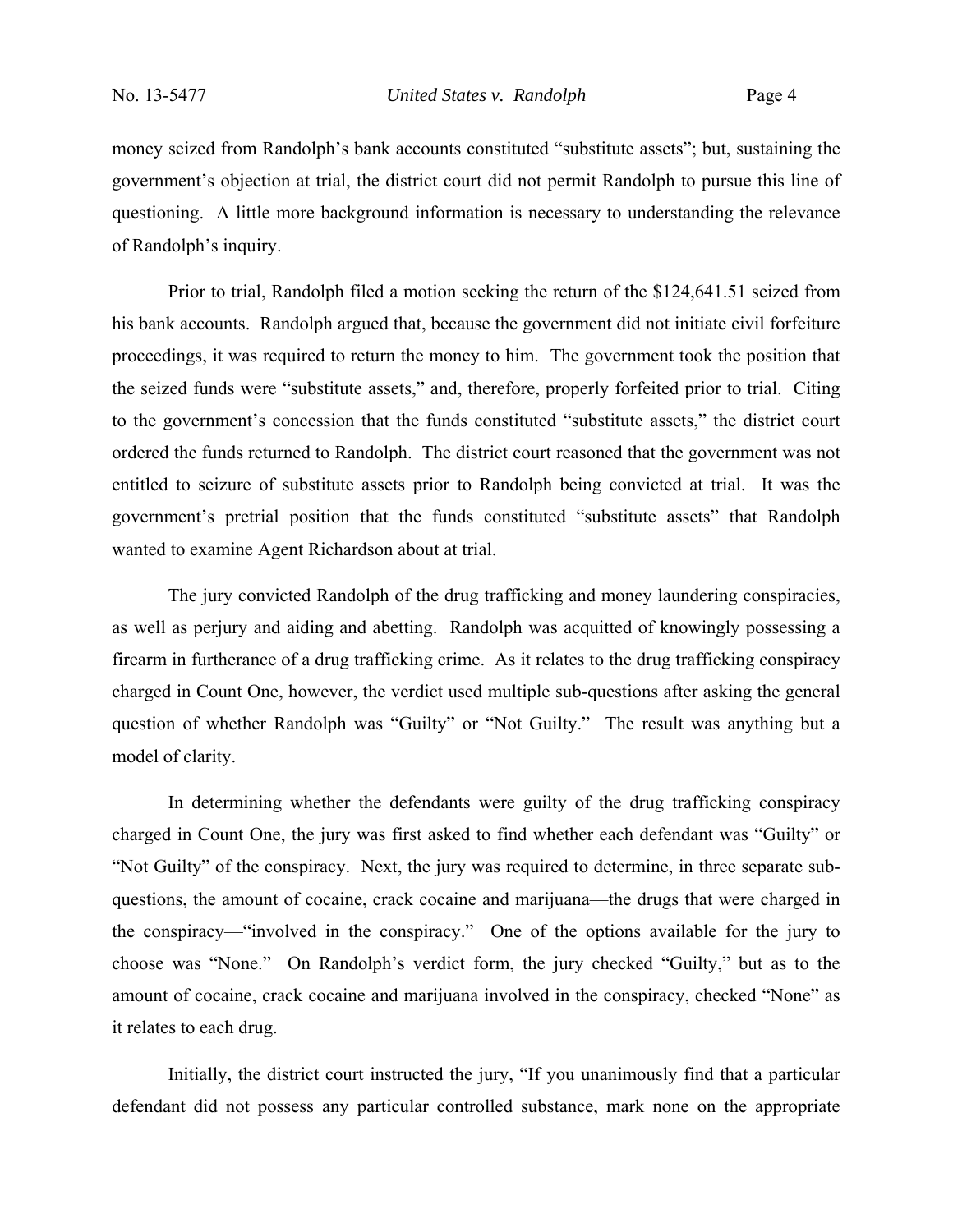special verdict form. If you unanimously find that a particular controlled substance was not involved in the offense, mark none on the appropriate special verdict form." Following this instruction, the government recognized that the possession inquiry was irrelevant as it relates to the conspiracy charge and requested the district court strike the prior instruction. Agreeing with the government, the district court corrected the instruction to the jury: "If you unanimously find that – cross out *a particular defendant did not possess.* Cross out *a particular defendant did not possess any of*. It should read . . . , If you unanimously find that a particular controlled substance was not involved in the offense, mark none on the appropriate special verdict form."

Prior to sentencing, a presentence investigation report ("PSR") was prepared by the probation department. The PSR concluded (relying on the government's argument) that the investigation revealed Randolph laundered more than \$200,000, but less than \$400,000, during the course of the money laundering conspiracy. This resulted in an additional 12 points being added to Randolph's base offense level. Ultimately, Randolph's total offense level was calculated as 30, with a criminal history category of I, resulting in Guideline range of 97-to-121 months. The Guideline range for Randolph's sentence was calculated by grouping all of his convictions together. The offense level applicable to the group of convictions was the offense level relative to the Count Two money laundering conspiracy conviction because it resulted in the highest offense level. Therefore, the Count Two conviction drove the district court's Guideline calculation.

In his sentencing memorandum, Randolph objected to the PSR's calculation of the laundered funds, contending that "[t]he only money arguably proven to have been 'laundered' . . . was \$2100 from a Travis Gentry drug sale found in his safe deposit box." This would not have resulted in any increase to his base offense level. *See* U.S.S.G. § 2B1.1(b)(1). The district court overruled Randolph's objection stating that "[t]he testimony of Amber Stack, among others, established that the money laundering was easily in excess of \$200,000." Notwithstanding this finding, however, the district court sentenced Randolph to a below-Guideline, concurrent term of imprisonment of 70 months on each count. In so doing, the district court stated that it was considering the facts and circumstances surrounding Randolph's aborted plea agreement.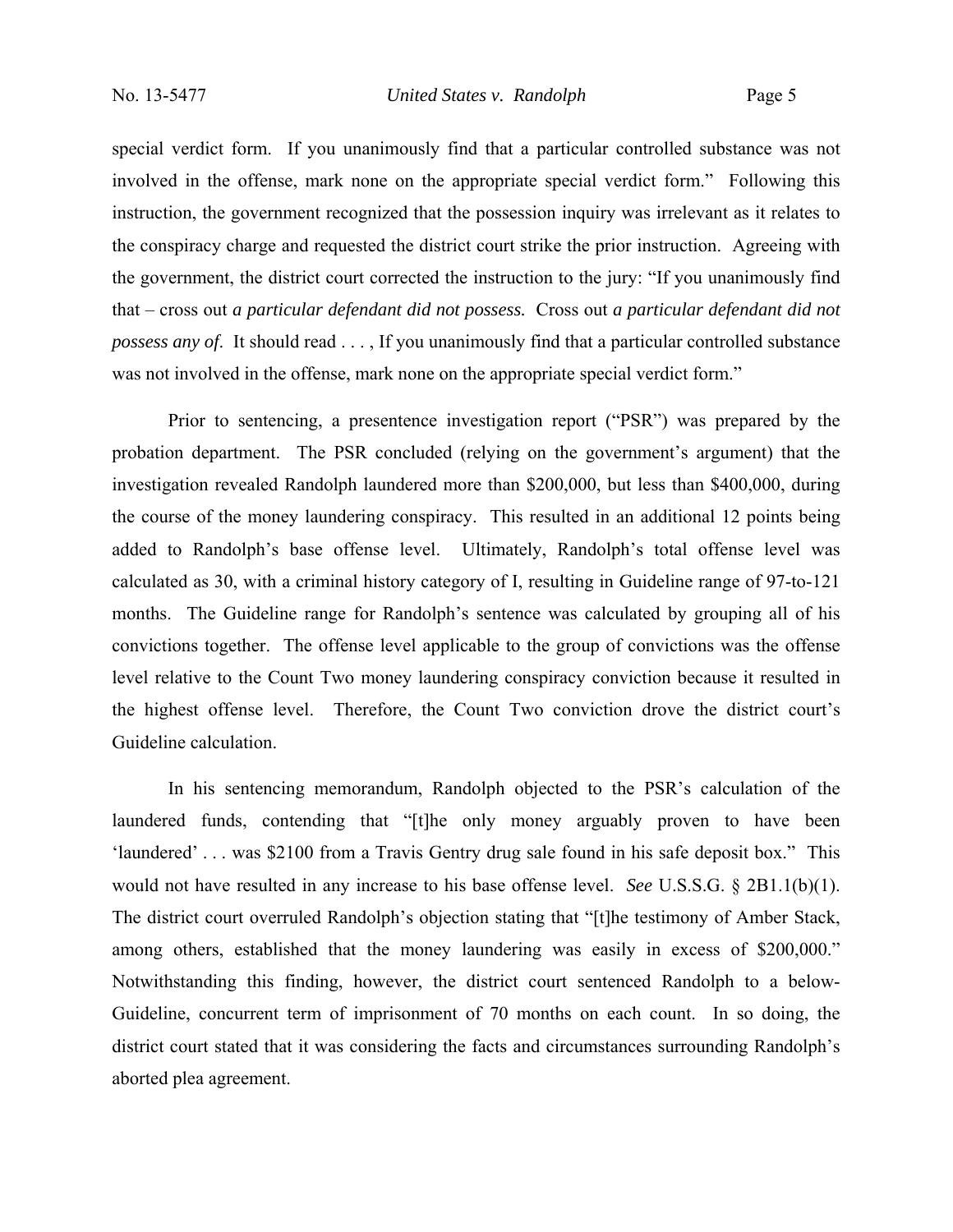Randolph filed a motion for new trial and motion for judgment of acquittal in the district court as it relates to Counts One, Two and Ten. Recognizing the jury's inconsistent findings relating to the drug trafficking conspiracy, Randolph argued that his convictions of Counts One and Ten were untenable because the jury found him guilty of a drug trafficking conspiracy involving none of the charged drugs. Randolph also argued that he should have been permitted to cross-examine Agent Richardson about the government's pretrial position in forfeiture proceedings that the funds seized from his accounts were "substitute assets." The district court denied Randolph's motions. First, the district court stated that "the individual findings of drug possession quantity were for purposes of sentencing and, clearly, a defendant could be convicted of the drug conspiracy, even if found to have possessed no drugs." The district court went on to state: "Perhaps the wording of the question on the Verdict Forms was inartful, asking 'the amount of [cocaine, crack cocaine, marijuana] involved in the conspiracy' instead of the amount of each drug possessed or intended to be distributed by each defendant during the conspiracy." Second, as to Randolph's position that he should have been permitted to question Agent Richardson about the pretrial forfeiture proceedings, the district court held that Randolph was not prejudiced because he was provided with alternative methods of eliciting the same testimony.

Randolph timely appeals from the district court's final judgment entered against him on March 28, 2013. He challenges his convictions and sentence on the grounds addressed below.

#### **II. ANALYSIS**

#### **A. Inconsistent Verdict**

We begin by addressing Randolph's challenge to his Count One drug trafficking conspiracy conviction. Randolph argues that his Count One conviction should be reversed because the jury could not have found him guilty of the conspiracy while simultaneously determining that the conspiracy did not involve any of the charged drugs. He is correct.

To sustain a drug trafficking conspiracy conviction under 21 U.S.C. § 846, "the government must have proved (1) an agreement to violate drug laws, in this case 21 U.S.C. § 841(a)(1); (2) knowledge and intent to join the conspiracy; and (3) participation in the conspiracy." *United States v. Martinez*, 430 F.3d 317, 330 (6th Cir. 2005) (citing *United States*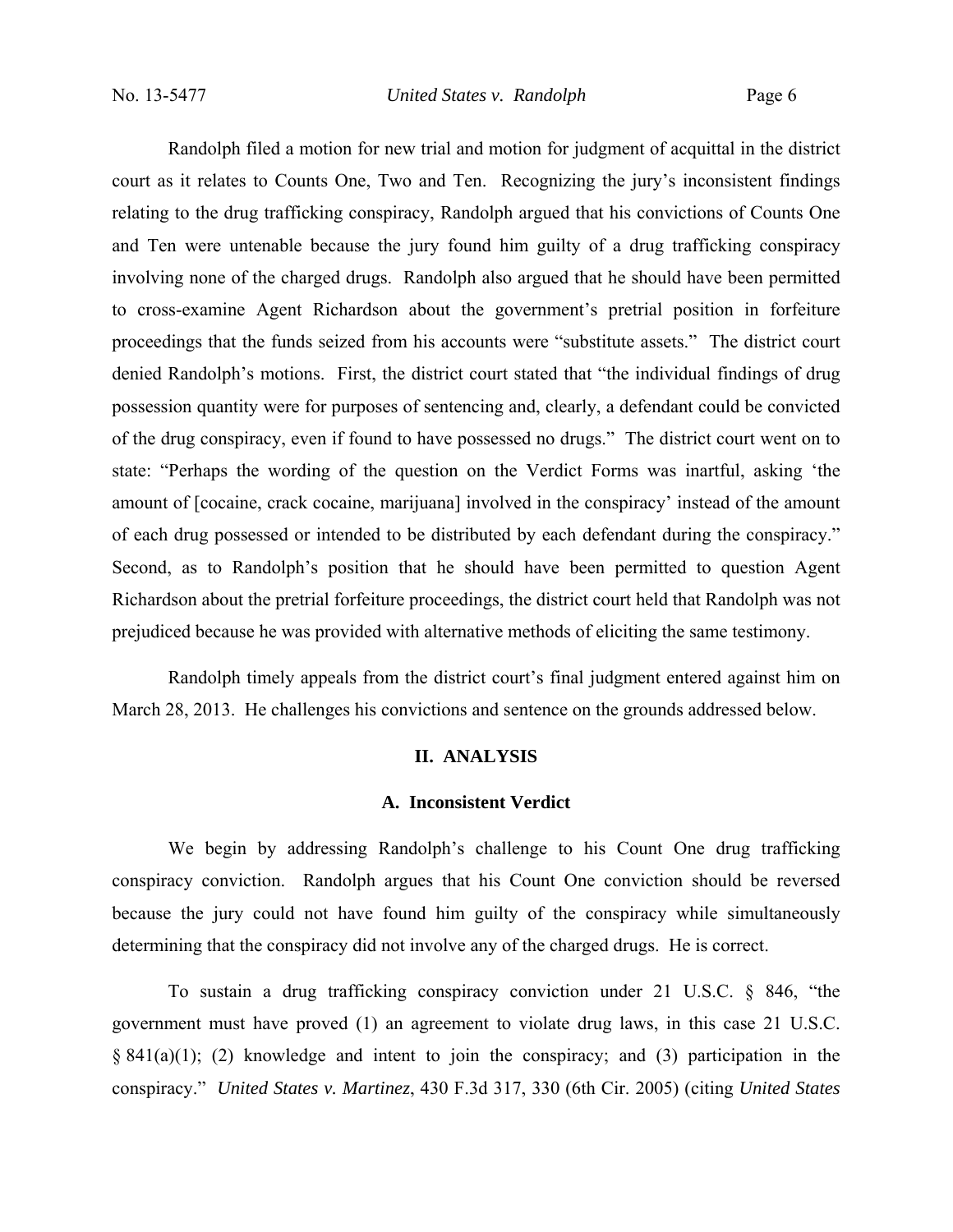*v. Welch*, 97 F.3d 142, 148–49 (6th Cir. 1996)). Section 841(a)(1) makes it unlawful for any person to "knowingly or intentionally. . . manufacture, distribute, or dispense, or possess with intent to manufacture, distribute or dispense, a controlled substance[.]" Therefore, to convict Randolph of the charged conspiracy, the jury was required to find that he agreed to "knowingly or intentionally. . . manufacture, distribute, or dispense, or possess with intent to manufacture, distribute or dispense, a controlled substance." The controlled substances charged in the Second Superceding Indictment were cocaine, cocaine base and marijuana.

Randolph and the government seem to agree that the jury's answers to the questions related to Count One in Randolph's verdict form are confusing. The jury found Randolph guilty of the drug trafficking conspiracy while simultaneously determining that the amount of charged drugs "involved in" that conspiracy were "none." Of course, this cannot be the case. To involve means "to have or include (someone or something) as part of something." "Involve." Merriam-Webster Online Dictionary. 2015. http://www.meriam-webster.com/dictionary/involve. In essence, the jury found Randolph guilty of conspiracy to distribute drugs, and, at the same time, found that the conspiracy "had" or "included" none of the drugs charged by the government. Despite this obvious inconsistency in the jury's responses in the verdict, there is much disagreement about what we should do about the confusion.

Randolph argues that we should reverse his Count One conviction because the jury's logically inconsistent findings are analogous to a mutually exclusive verdict. In addition, Randolph cites to Rule 49 of the Federal Rules of Civil Procedure arguing that, like a civil case, where special interrogatory answers are inconsistent in a criminal case, a new trial is the appropriate remedy.

The government's main argument in opposition is that inconsistent verdicts generally are not reviewable. And this case does not involve a mutually exclusive verdict, which would be reviewable, the government argues. According to the government, the jury's findings related to the amount of drugs were relevant only as it relates to a determination of the mandatory minimum penalties contained in 21 U.S.C. § 841. Therefore, the government asks us to affirm Randolph's Count One conviction.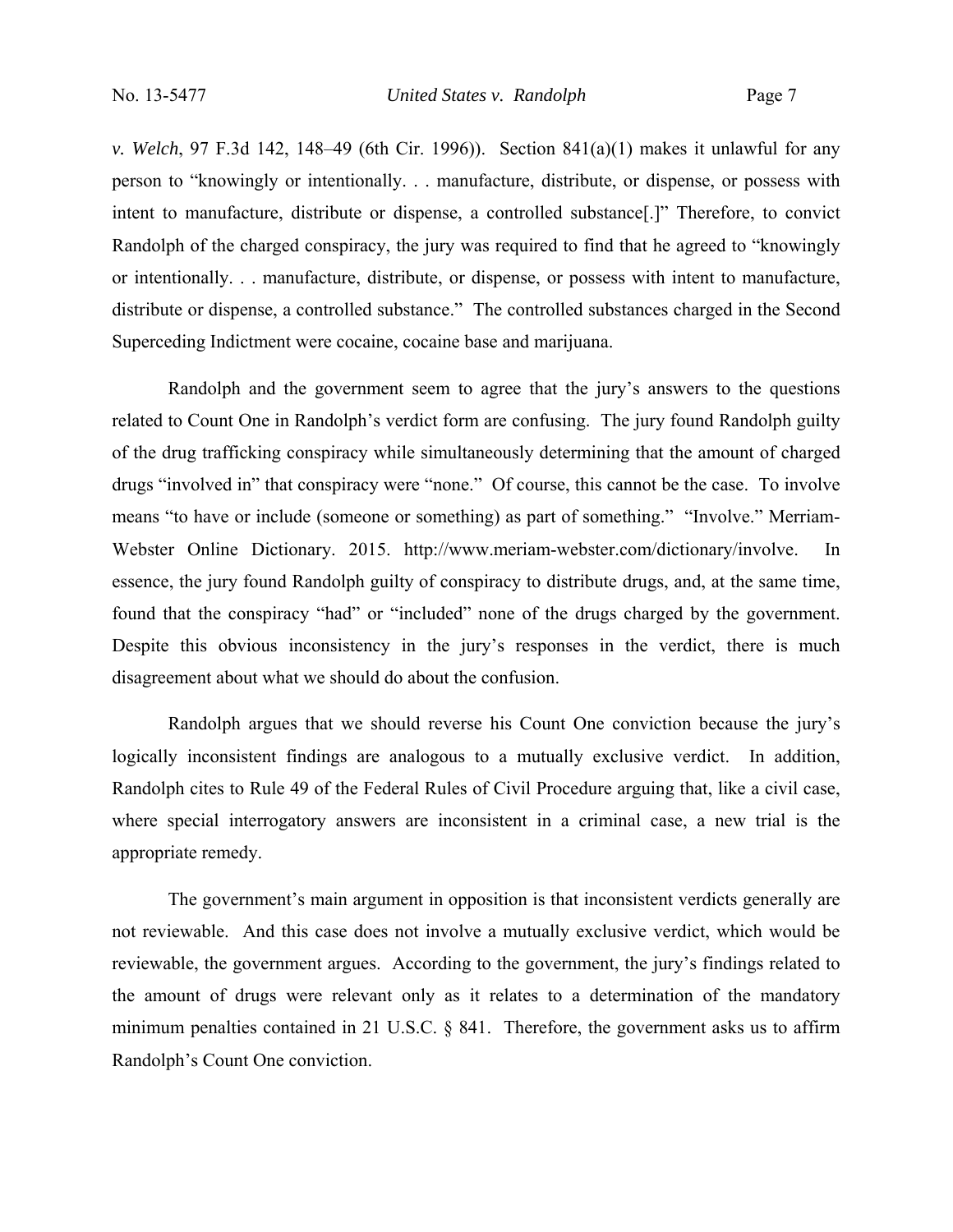Our analysis begins with an explanation of inconsistent verdicts. The Supreme Court first opined on inconsistent verdicts in *Dunn v. United States*, 284 U.S. 390 (1932). In *Dunn*, the defendant was indicted on three counts: (1) maintaining a common nuisance by keeping for sale at a specified place intoxicating liquor; (2) unlawful possession of intoxicating liquor; and (3) unlawful sale of such liquor. *Id.* at 391. He was convicted of the first count, but acquitted on counts two and three. *Id.* at 391–92. The defendant argued that his conviction of count one should be overturned because it was inconsistent with being acquitted of counts two and three. *Id.* at 392. But the Court rejected the defendant's argument, explaining that "[c]onsistency in the verdict is not necessary." *Id.* at 393. The Court held that, where separate counts charge separate crimes in a single indictment, the separate counts are treated the same as separate indictments separately tried. *Id.* The Court recognized that a "verdict may have been the result of compromise, or of a mistake on the part of the jury," but that "verdicts cannot be upset by speculation or inquiry into such matters." *Id.* at 394.

The *Dunn* holding was applied in *United States v. Dotterweich*, where a verdict in a joint trial that found the president of a corporation guilty, while simultaneously finding the corporation not guilty, was found to be permissible. 320 U.S. 277, 278–79 (1943). The Court, citing *Dunn*, explained: "Whether the jury's verdict was the result of carelessness or compromise or a belief that the responsible individual should suffer the penalty instead of merely increasing, as it were, the cost of running the business of the corporation, is immaterial. Juries may indulge in precisely such motives or vagaries." *Id.* And again *Dunn* was applied in the Court's decision in *Harris v. Rivera*, where the defendant unsuccessfully challenged his conviction of robbery and related offenses on the grounds that a co-defendant was acquitted of the same offenses after a joint bench trial. 454 U.S. 339, 340 (1981). The Court reasoned, "[e]ven assuming that this acquittal was logically inconsistent with the conviction of respondent, respondent, who was found guilty beyond a reasonable doubt after a fair trial, has no constitutional ground to complain that [a co-defendant] was acquitted." *Id.* at 348.

The Court revisited *Dunn* in *United States v. Powell*, 469 U.S. 57 (1984). In *Powell*, the defendant was indicted by a grand jury on 15 counts of violations of federal law related to her involvement in a drug distribution operation. *Id.* at 59. The defendant was convicted of using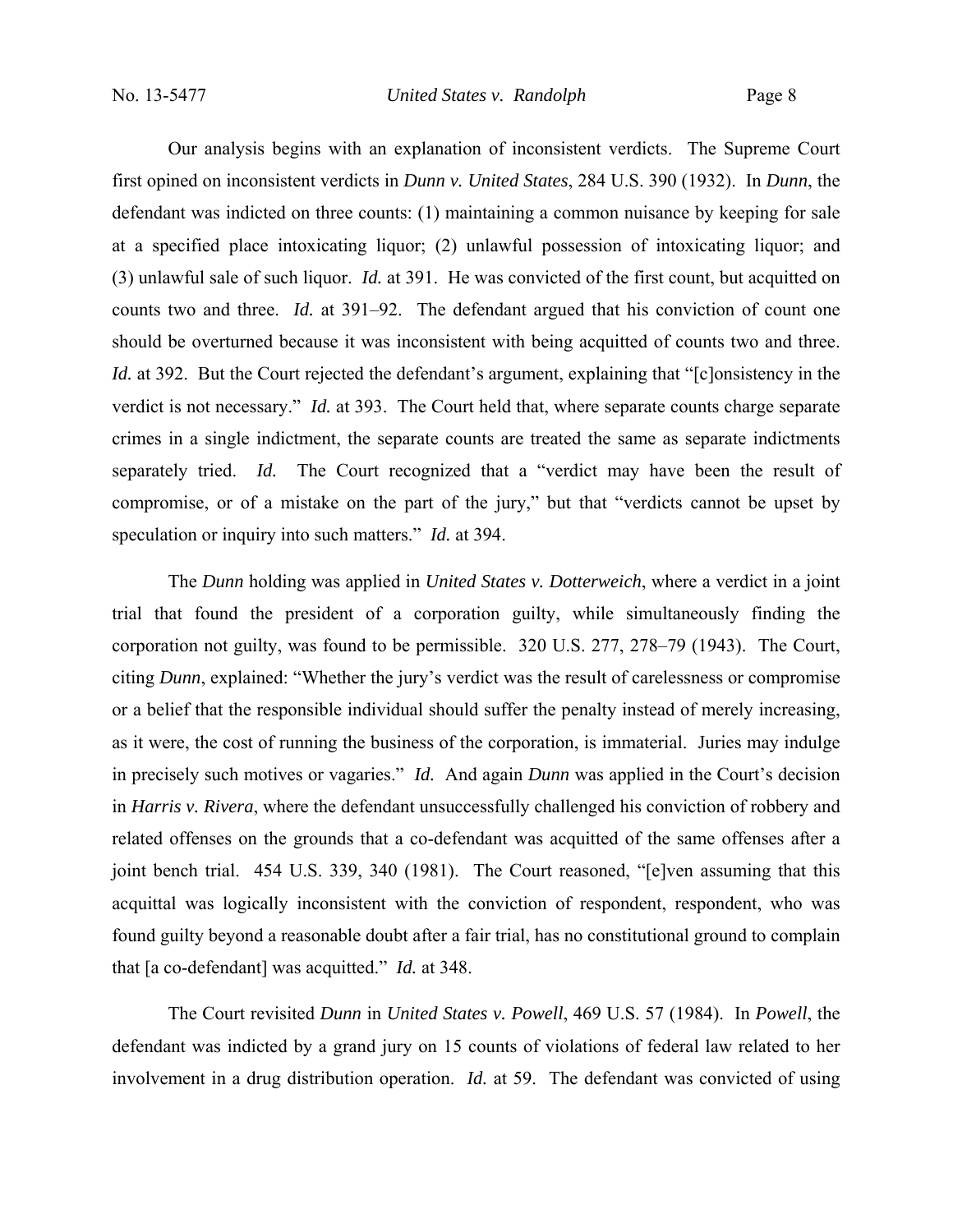the telephone in "committing and in causing and facilitating" the "conspiracy to possess with intent to distribute and possession with the intent to distribute cocaine," but acquitted of conspiring with others to knowingly and intentionally possess with intent to distribute cocaine and possession of a specific quantity of cocaine with intent to distribute it. *Id.* at 59–60. She argued that she was entitled to reversal of the telephone facilitation convictions because the verdicts were inconsistent. *Id.* at 60. Specifically, she averred that "proof that she had conspired to possess cocaine with intent to distribute, or had so possessed cocaine, was an element of each of the telephone facilitation counts; since she had been acquitted of these offenses . . . , [she] argued that the telephone convictions were not consistent with those acquittals." *Id.* The Court rejected this argument, upholding the defendant's convictions.

In rejecting the defendant's argument in *Powell*, the Court explained that inconsistent verdicts do not necessarily mean a windfall for the government. *Id.* at 65. Indeed, "[i]t is equally possible that the jury, convinced of guilt, properly reached its conclusion on the compound offense, and then through mistake, compromise, or lenity, arrived at an inconsistent conclusion on the lesser offense." *Id.* The Court continued:

Inconsistent verdicts therefore present a situation where "error," in the sense that the jury has not followed the court's instructions, most certainly has occurred, but it is unclear whose ox has been gored. Given this uncertainty, and the fact that the Government is precluded from challenging the acquittal, it is hardly satisfactory to allow the defendant to receive a new trial on the conviction as a matter of course... For us, the possibility that the inconsistent verdicts may favor the criminal defendant as well as the Government militates against review of such convictions at the defendant's behest.

*Id.* A defendant is protected against jury irrationality, the Court explained, by "the independent review of the sufficiency of the evidence undertaken by the trial and appellate courts." *Id.* at 67.

Applying the above precedents, we have repeatedly recognized the proposition that inconsistent verdicts in a criminal case generally are not reviewable. *United States v. Smith*, 749 F.3d 465, 498 (6th Cir. 2014). This, however, is not a hard-and-fast rule. There are two exceptions. First, where jury verdicts "are marked by such inconsistency as to indicate arbitrariness or irrationality," we have opined that "relief may be warranted." *United States v. Lawrence*, 555 F.3d 254, 263 (6th Cir. 2009). Second, in a situation "where a guilty verdict on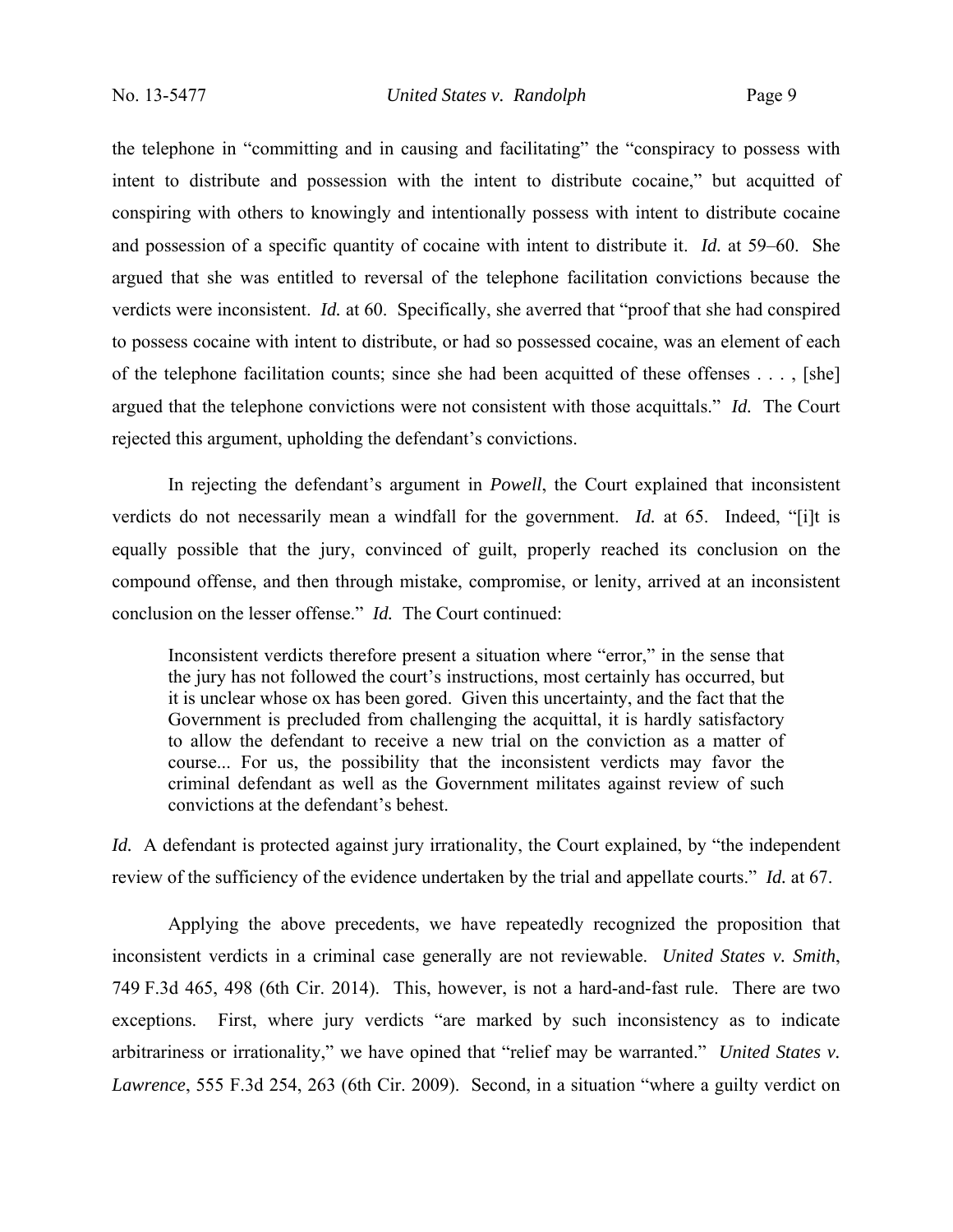one count necessarily excludes a finding of guilt on another," i.e. a "mutually exclusive" verdict, this court can review the defendant's challenge to the verdict. *United States v. Ruiz*, 386 F. App'x 530, 533 (6th Cir. 2010) (citing *Powell*, 469 U.S. 69, n. 8); *see also United States v. Ashraf*, 628 F.3d 813, 823–24 (6th Cir. 2011) (recognizing two exceptions to general rule that inconsistent verdicts are not reviewable).

Against this backdrop, we turn to our situation, which is different. Here, we are not dealing with inconsistent verdicts. Instead, we have an internal inconsistency in the same count, as it relates to the same defendant, in the same verdict. We have not addressed this situation, but one of our sister circuits has.

In *United States v. Shippley*, the defendant was charged in a federal drug conspiracy under 21 U.S.C. § 846. 690 F.3d 1192, 1193 (10th Cir. 2012). At the end of trial, the jury returned a general verdict finding the defendant guilty of the conspiracy charge. *Id.* However, in response to the court's special interrogatories, the jury indicated that the defendant "had not conspired to distribute *any* of the drugs listed in the indictment. In effect, the jury both convicted *and* acquitted [the defendant] of the charged conspiracy." *Id.* (emphasis in original). Faced with this dilemma, the district court ordered the jury to deliberate further, instructing the jury that "'[y]our ostensible verdict of guilty as to the crime of conspiracy as charged in Count One of the Indictment is inherently inconsistent with your answers to the Special Questions.'" *Id.* The district court gave the jury three options: (1) reconsider its answers to the special interrogatories if it wanted to render a guilty verdict; (2) reconsider its answer in the general verdict form if it wished to render a verdict of not guilty; or (3) stand on its existing verdict. *Id.* at 1193–94. The result: an unambiguous guilty verdict finding the defendant guilty of conspiring to distribute 500 grams or more of cocaine*. Id.* at 1194*.* 

On appeal, the defendant challenged the district court's procedure in allowing the jury to deliberate further. Relying on *Powell* and *Dotterweich*, the defendant argued that the district court should have entered a verdict of acquittal after receiving the inconsistent general verdict and special interrogatory answers. *Id.* Requiring the jury to deliberate further, the defendant argued, violated his Fifth Amendment right to due process and Sixth Amendment right to a jury trial. *Id.* Distinguishing the facts from *Powell* and *Dotterweich*, the Tenth Circuit explained: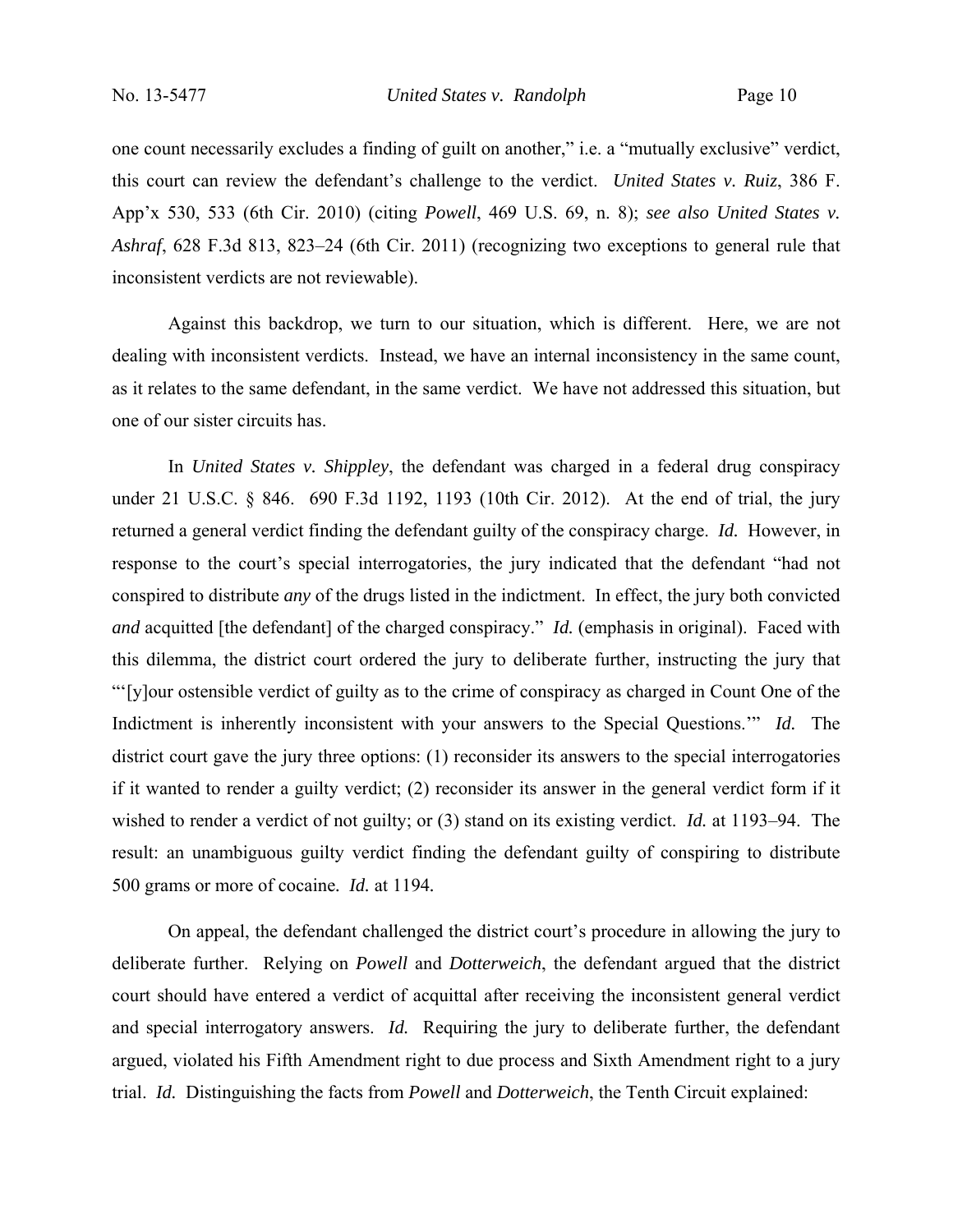In our case, it wasn't just logically incongruous to enter the jury's verdict, it was metaphysically impossible. *Powell* and *Dotterweich* involved logical inconsistencies *between counts* and *between defendants*. However illogical, the verdicts in those cases could be given full effect. This case, by contrast, involves an inconsistency on the *same count with the same defendant*—an inconsistency that simply could not have been given full effect. Something had to give in our case that didn't have to give in these other cases. To enter an acquittal, the district court would have needed to disregard the fact that the jury expressly found [the defendant] guilty. To enter a guilty verdict, the court would have needed to overlook the special verdict findings that [the defendant] did not conspire to distribute any of the drugs at issue in the case. And nothing in *Powell* or *Dotterweich* speaks either explicitly or implicitly about what a court's to do in these circumstances, let alone suggests the district court committed an error of constitutional magnitude (or otherwise) in proceeding as it did in this case.

### *Id.* at 1195–96 (emphasis in original).

We agree with *Shippley* that *Powell* and *Doetterweich* are different than the situation at hand and do not control the analysis. Here, unlike the situations in *Powell*, *Doetterweich* and the inconsistent verdict line of cases, the jury's verdict, when read in its entirety, reveals that the government failed to prove an essential element of the charged drug conspiracy. For the jury to find Randolph guilty of the drug conspiracy, an essential element the government was required to prove beyond a reasonable doubt was that the drugs charged in the indictment were "involved in" the conspiracy. As explained, the final jury instructions asked the jury to "mark none on the appropriate special verdict form" if "you unanimously find that a particular controlled substance was not involved in the offense." Because the jury found that none of the charged drugs were "involved in" the conspiracy, it follows that Randolph cannot be guilty of the charged conspiracy. He is entitled to a judgment of acquittal.

It is well-established that "[t]he Constitution gives a criminal defendant the right to demand that a jury find him guilty of all of the elements of the crime with which he is charged." *United States v. Gaudin*, 515 U.S. 506, 511 (1995). Where a jury's special verdict finding negates an essential element of the offense, the defendant must be acquitted and cannot be retried on that offense. *See United States v. Lucarelli*, 476 F. Supp. 2d 163, 167 (D. Conn. 2007) (acquitting defendant of securities fraud charges where jury, in special interrogatories, found that defendant did not act with specific intent, despite finding defendant guilty in general verdict); *see also State v. Goins*, 92 P.3d 181, 189–90 (Wash. 2004) (en banc) (Sanders, J., dissenting). To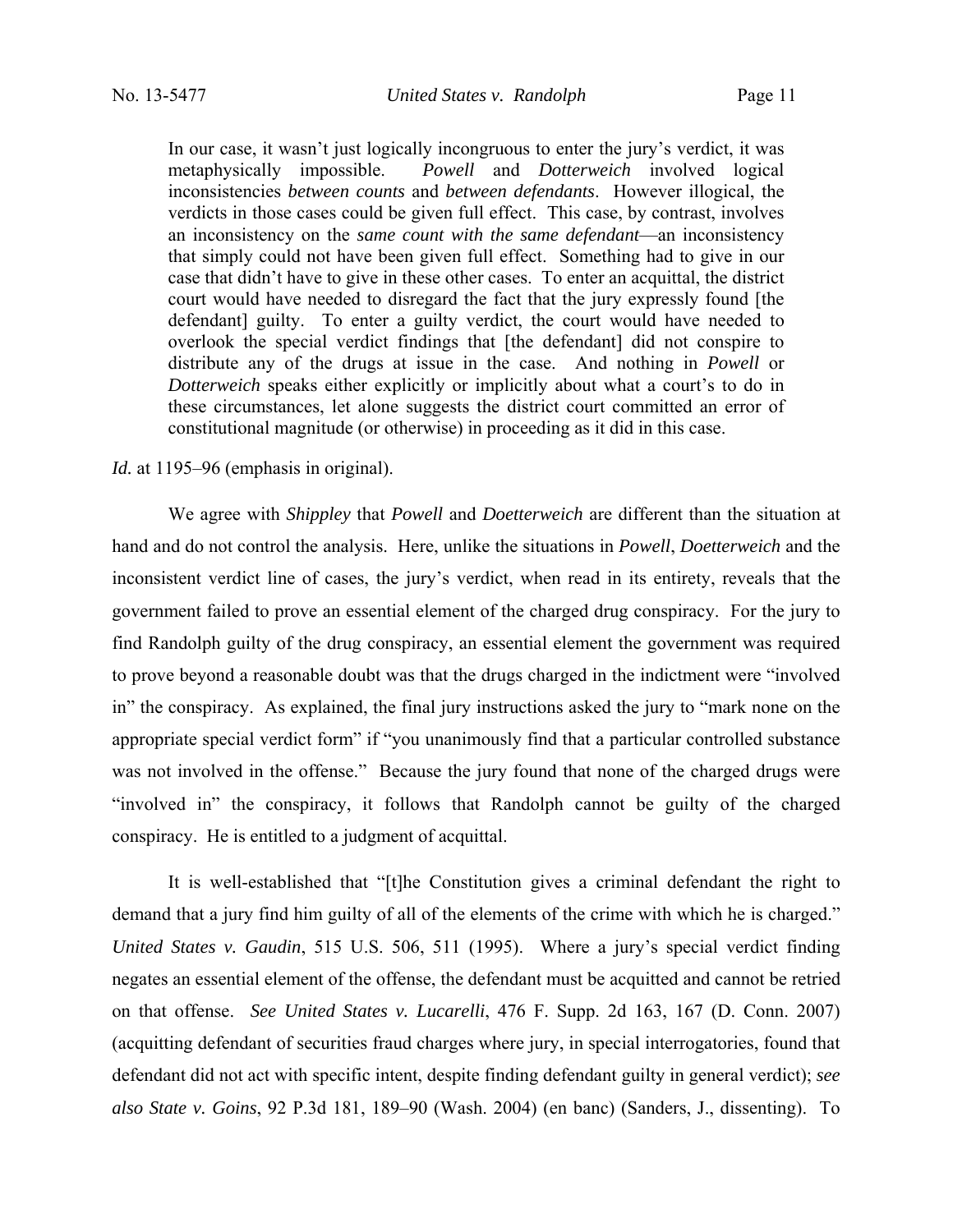No. 13-5477 *United States v. Randolph* Page 12

allow a retrial when the government fails to prove an essential element of the charge beyond a reasonable doubt violates the Double Jeopardy Clause of the Fifth Amendment, which states that no person shall "be subject for the same offense to be twice put in jeopardy of life or limb." U.S. Const. amend. V. Here, the jury's special verdict found that the drugs "involved in" the conspiracy were "none." This unanimous finding negates an essential element of the charged drug conspiracy and is only susceptible to one interpretation: the government failed to prove Randolph guilty of the charged drug conspiracy beyond a reasonable doubt.

To the extent that dicta in *Shippley* suggests that the appropriate remedy in this situation is a remand for a new trial, we disagree. 690 F.3d at 1196 ("To enter *any* verdict when the jury first returned, the district court would have had to choose to "gore" one side or the other—just what *Powell* suggests courts should *not* do."). As *Shippley* recognized, inconsistences in the same count as to the same defendant are different than *Powell* where the inconsistency is between counts. Where the inconsistency is between counts, we do not know which count the jury erred in deciding—the acquittal or the conviction. But in our situation, where the inconsistency is in the same count as to the same defendant, if we allow the government "another opportunity to subject [Randolph] to 'factfinding proceedings going to guilt or innocence,' hoping this time for a less ambiguous result," "[t]hat would be a classic instance of impermissible double jeopardy." *United States v. Fernandez*, 722 F.3d 1, 39 (1st Cir. 2013). Indeed, one jury has already determined that the amount of drugs "involved in" the purported drug conspiracy were "none." To allow a different jury to reconsider this finding is double jeopardy.

For these reasons, we reverse Randolph's judgment of conviction of Count One and remand to the district court for entry of a judgment of acquittal.**<sup>1</sup>**

# **B. District Court's Discretion In Handling Evidence As It Relates To Pretrial Forfeiture Proceedings**

Randolph next challenges his Count Two money laundering conspiracy conviction. Randolph argues that the trial court abused its discretion in (1) allowing Agent Darryl

<sup>&</sup>lt;u>1</u> <sup>1</sup>Given this outcome, we do not address Randolph's alternative argument that the evidence was insufficient to convict him of the drug trafficking conspiracy.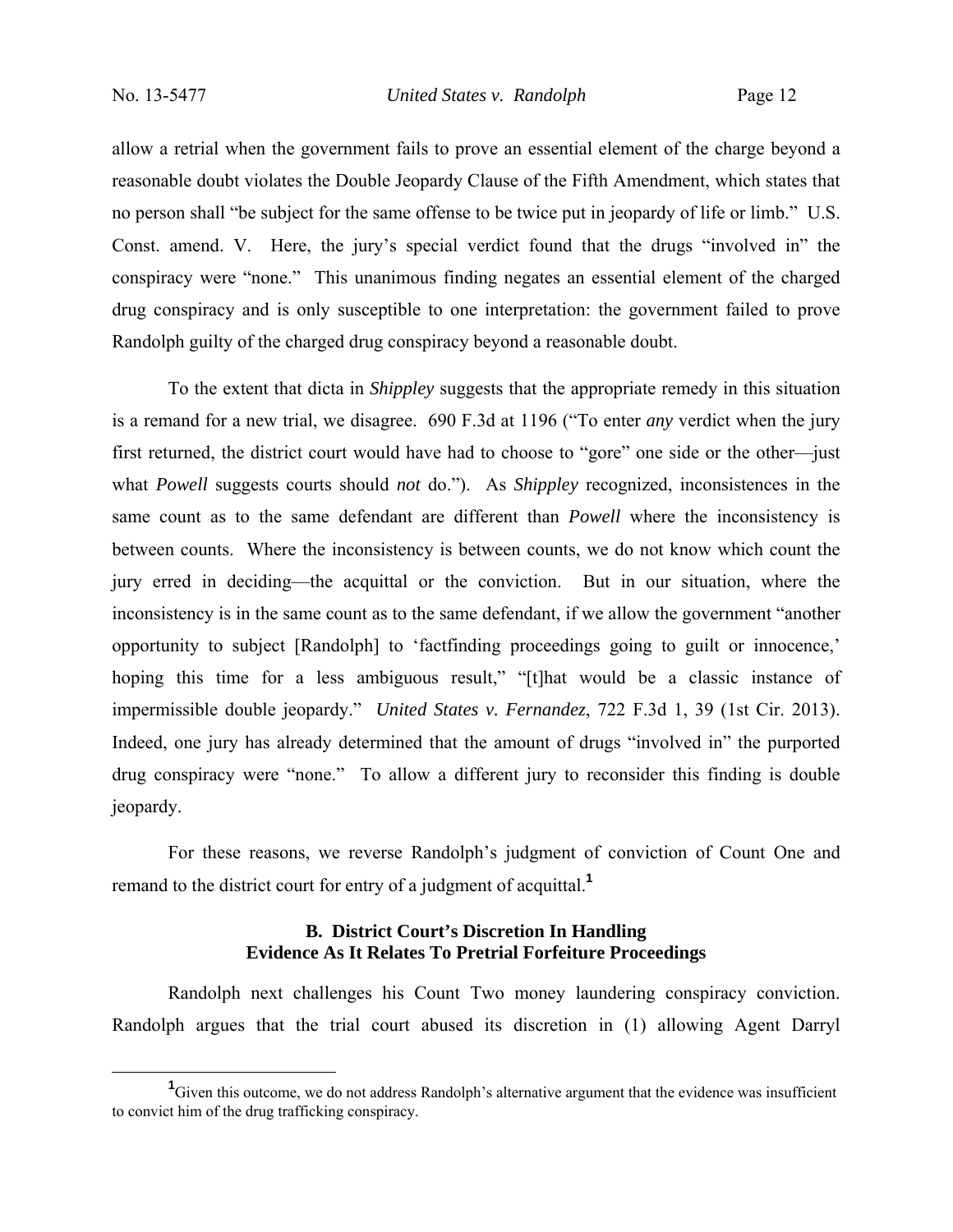Richardson to testify about funds seized from him during the course of the drug investigation; and (2) precluding him from questioning Agent Richardson about the pretrial forfeiture proceedings in which over \$124,000 of seized funds were returned to Randolph. In short, Randolph argues that the jury would not have convicted him of a money laundering conspiracy if the jury had known that the government had taken the pretrial position that the property seized from Randolph constituted "substitute assets." We find no error in the district court's handling of the evidence.

We review the district court's admission or exclusion of evidence for abuse of discretion. *United States v. Bell*, 516 F.3d 432, 440 (6th Cir. 2008). The district court's conclusions of law are reviewed de novo, while the court's factual determinations underpinning the legal conclusions are reviewed for clear error. *United States v. Ganier*, 468 F.3d 920, 925 (6th Cir. 2006). If there is no objection to the admission or exclusion of evidence at trial, our review is restricted to plain error, i.e. (1) an error, (2) that is plain, and (3) affecting the defendant's substantial rights. *United States v. Atchley*, 474 F.3d 840, 854 (6th Cir. 2007).

Randolph first argues that the district court should not have permitted the government to question Agent Richardson about the funds seized from Randolph during the course of the investigation because the government conceded in pretrial forfeiture proceedings that the funds constituted "substitute assets," not drug trafficking proceeds. But at trial Randolph did not object to Agent Richardson's testimony (or any other witness' testimony) describing the funds that were seized from Randolph's accounts. Therefore, Randolph must establish plain error, which he cannot do.

At trial, Randolph's attorney asked agent Richardson:

- Q Agent Richardson, apart from the \$2,100 that was found in Mr. Randolph's safe deposit box that's allegedly marked money from a December 2009 transaction – do you know the \$2,100 I'm talking about?
- $A$  I do.
- Q Aside from that, were you able to link any of Mr. Randolph's other accounts to any drug transaction?
- A That would be no.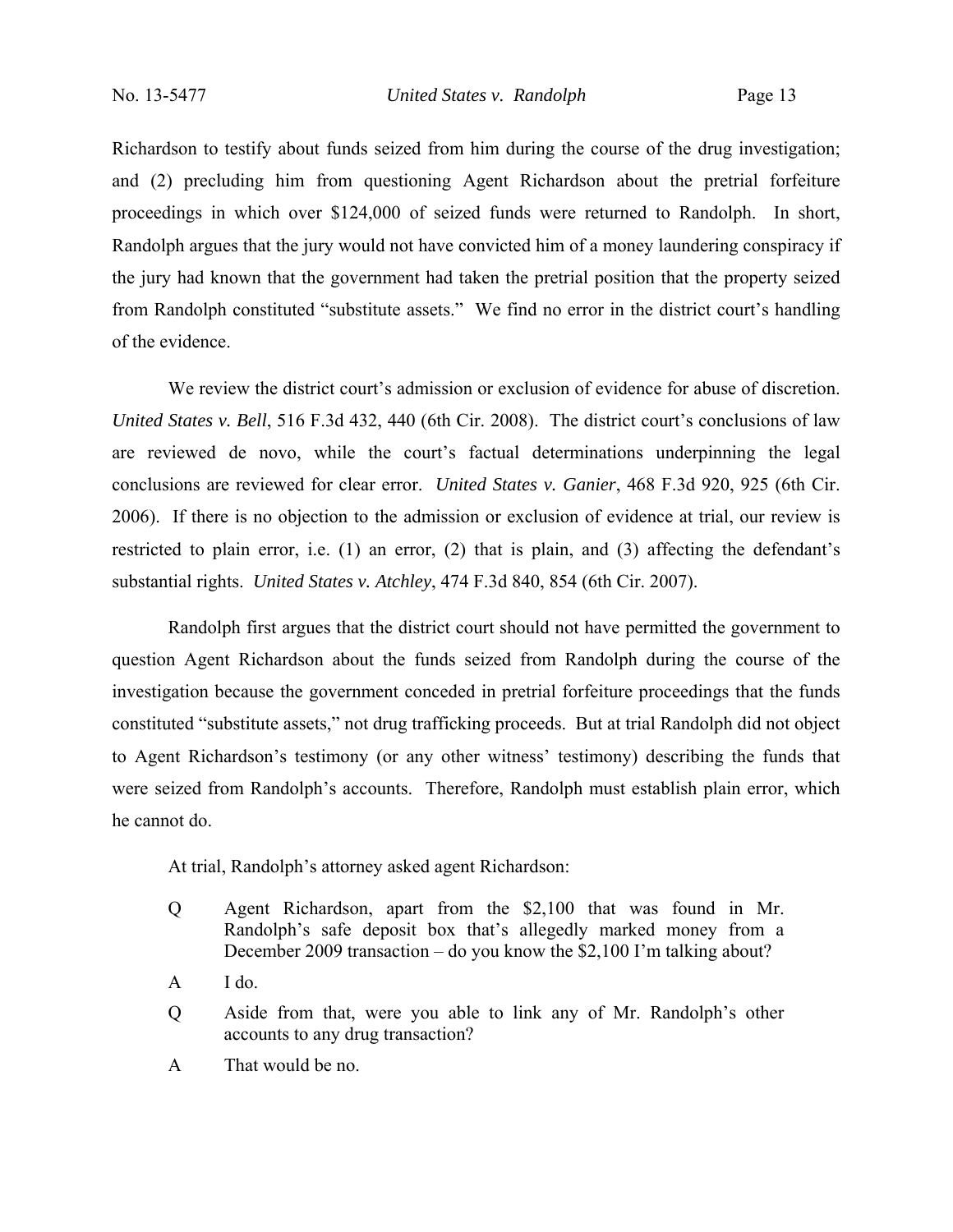In addition, Randolph in his case-in-chief presented testimony that he had multiple legitimate sources of income. Because Randolph was able to establish through alternative evidence that the funds seized from his accounts came from legitimate sources, the district court did not plainly err in allowing Agent Richardson to testify about the property seized from Randolph.

Nor did the district court err in precluding Randolph from cross-examining Agent Richardson about the pretrial forfeiture proceedings on the basis that delving into the specifics of the pretrial proceedings would be "confusing" for the jury. Through the alternate line of questioning permitted by the district court, and the testimony elicited in Randolph's case-inchief, Randolph established the same point he sought to establish by referencing the pretrial forfeiture proceedings: that the money seized from his accounts came from legitimate sources and were not drug trafficking proceeds. The jury had the ability to weigh this evidence, ultimately rejecting the evidence favoring Randolph's position.

Because Randolph had the opportunity, through alternative means, to establish that the funds seized from his accounts constituted legitimate income, even if the district court erred in handling the evidence (which we conclude above that it did not), the error was harmless. We therefore affirm Randolph's Count Two money laundering conspiracy conviction.

# **C. District Court's Determination of Laundered Funds**

Randolph also challenges the district court's determination in sentencing proceedings that the amount of funds he laundered during the course of the money laundering conspiracy were in excess of \$200,000. Over Randolph's objection to the PSR, the district court, citing Amber Stack's testimony at trial, determined that Randolph laundered in excess of \$200,000 during the course of the money laundering conspiracy. However, the district court's finding lacked specificity. Accordingly, we vacate Randolph's sentence and remand to the district court for further proceedings consistent with this opinion.**<sup>2</sup>**

"A sentence will be found procedurally unreasonable when the district court failed to accurately calculate the sentencing recommendation of the United States Sentencing

**<sup>2</sup>** <sup>2</sup> Because Randolph's convictions were grouped, and the Count Two conviction served as the base for the district court's sentence (it had the highest offense level), the proper remedy for the district court's error is vacating the sentence and remanding to the district court for further proceedings consistent with this opinion.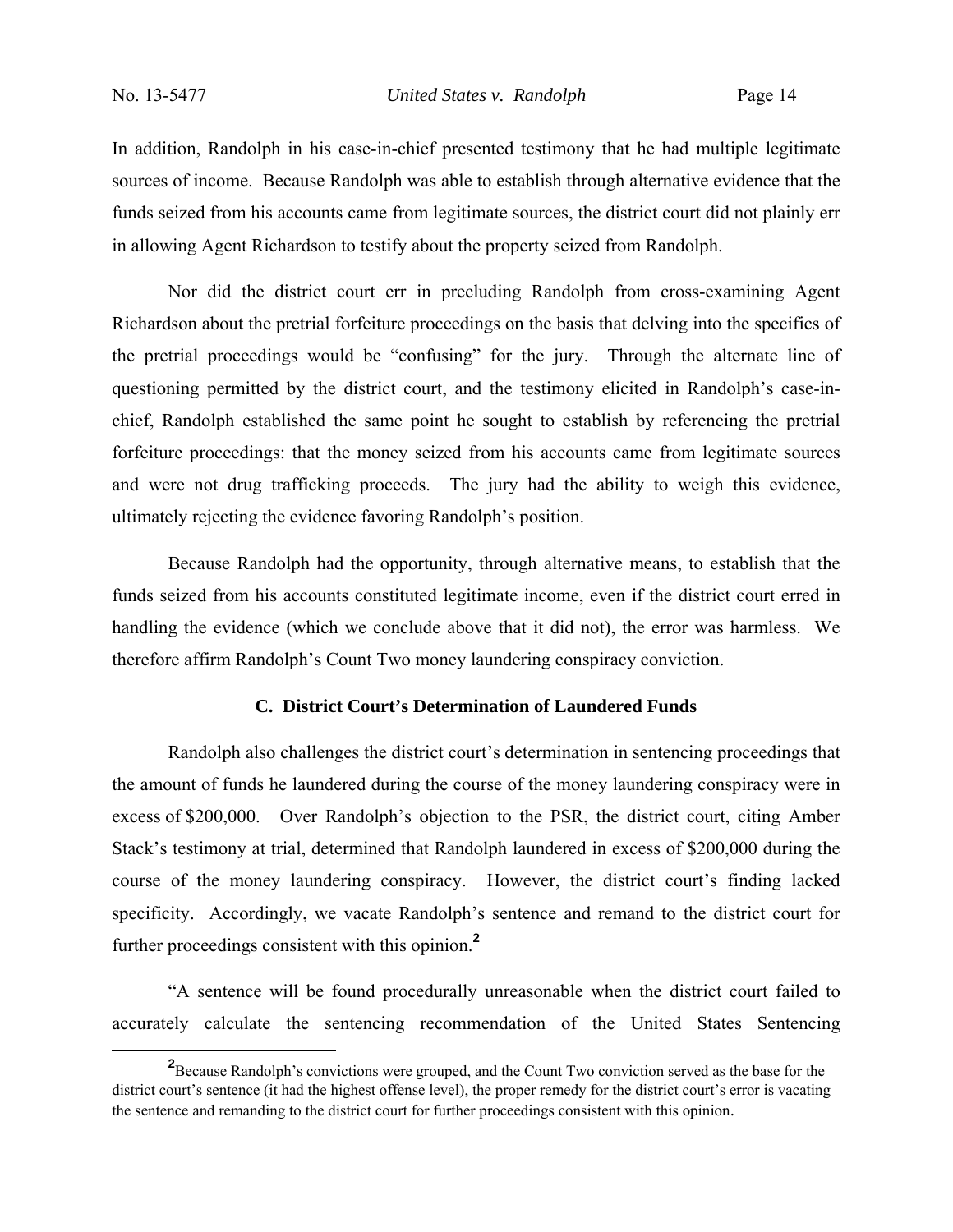Guidelines." *United States v. Anderson*, 526 F.3d 319, 323 (6th Cir. 2008) (citations omitted). The district court's legal conclusions regarding the Guidelines are reviewed de novo, while factual findings are reviewed for clear error. *Id.* (citations omitted). "A remand will not be required, and an error deemed harmless, however, when 'we are certain that . . . any such error did not affect the district court's selection of the sentence imposed." *Id.* at 324 (citation and internal quotation marks omitted).

Federal Rule of Criminal Procedure 32(i)(3)(B) requires the district court to rule at sentencing on "any disputed portion of the presentence report or other controverted matter." Once a defendant raises a dispute during the sentencing hearing, "the 'court may not merely summarily adopt the factual findings in the presentence report or simply declare that the facts are supported by a preponderance of the evidence.'" *United States v. White*, 492 F.3d 380, 415 (6th Cir. 2007).

In applying a co-conspirator's actions against a defendant in sentencing, the government must prove by a preponderance of the evidence that the co-conspirator's actions were reasonably foreseeable to the defendant. *United States v. Wood*, 604 F.3d 286, 290–91 (6th Cir. 2010). "'Whether a co-conspirator's actions were reasonably foreseeable is a factual finding reviewed for clear error.'" *Id.* (citing *United States v. Dupree*, 323 F.3d 480, 490 (6th Cir. 2003)).

Randolph argues that the district court clearly erred because Amber Stack's testimony did not establish that he laundered in excess of \$200,000. At most, Randolph avers, the evidence at trial established \$100,000 in non-payroll deposits, not including Randolph's earnings from his successful window-tinting business totaling approximately \$10,000 to \$20,000. If the district court applied the \$103,000 value, it would have increased Randolph's base offense level by 8 points, not the 12 points that resulted from a finding that the laundered funds exceeded \$200,000. *See* U.S.S.G. § 2B1.1(b).

The government responds that the district court correctly determined that the laundered funds exceeded \$200,000. The trial proof, the government argues, established that Randolph, at a minimum, personally laundered in excess of \$100,000 (the non-payroll deposits). In addition, the government contends that, given that Randolph was charged in a *conspiracy* to commit money laundering, he is not only responsible for the monies he personally laundered, but also the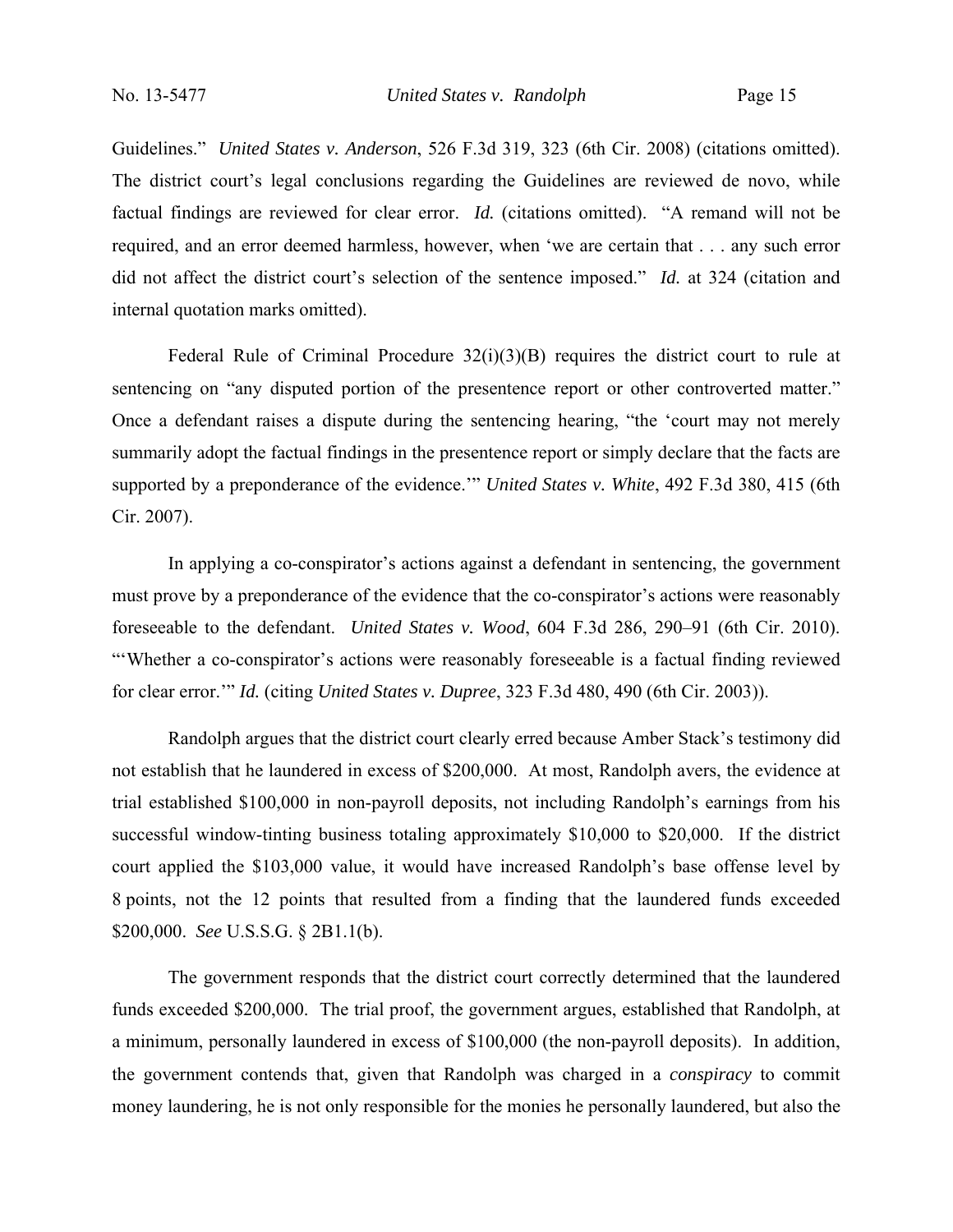reasonable and foreseeable acts of his co-conspirators. Therefore, the government contends that Randolph is also responsible for the amount of money laundered by his co-defendants. Taking this into consideration, the government says that the amount of money laundered during the course of the conspiracy was well in excess of \$200,000.

We do not address the merits of the parties' arguments because it is unclear from the record below the reasons the district court applied the \$200,000 figure. The district court failed to adequately explain how it reached the \$200,000 calculation. The district court simply stated that "[t]he testimony of Amber Stack, among others, established that the money laundering was easily in excess of \$200,000." The district court did not explain whether the \$200,000 was laundered by Randolph individually, and, if so, the facts that supported such conclusion. Alternatively, if the district court determined that the \$200,000 figure incorporated the reasonable and foreseeable money laundering acts committed by co-conspirators, it failed to state its reasons to support such a finding. The district court clearly erred by failing to provide a detailed explanation of how it reached the conclusion that Randolph laundered in excess of \$200,000.

The government concedes that the district court erred in failing to make individualized fact findings. *See* Pl's. Br. at 59 (citing *United States v. Orlando*, 281 F.3d 586, 600 (6th Cir. 2002)). The government argues, however, that Randolph did not request the district court make individualized findings of fact, and, therefore, waived the issue. We disagree. First, Randolph objected to the PSR and he voiced his objection during the sentencing proceedings. Second, it was the government's burden at sentencing to show by a preponderance of the evidence that Randolph's co-conspirators' money laundering actions were reasonable and foreseeable to Randolph, as well as the amount of money laundered by the co-conspirators. *Wood*, 604 F.3d at 290–91. And it was clear error for the district court to conclude that Randolph laundered in excess of \$200,000 without a sufficient explanation.

Although the district court sentenced Randolph below the Guideline range, the error is not harmless because that range may change on remand. The Guideline range served as the district court's base before it decided to deviate downwards from that range. On remand, the Guideline range may change, which may influence the district court's ultimate sentence.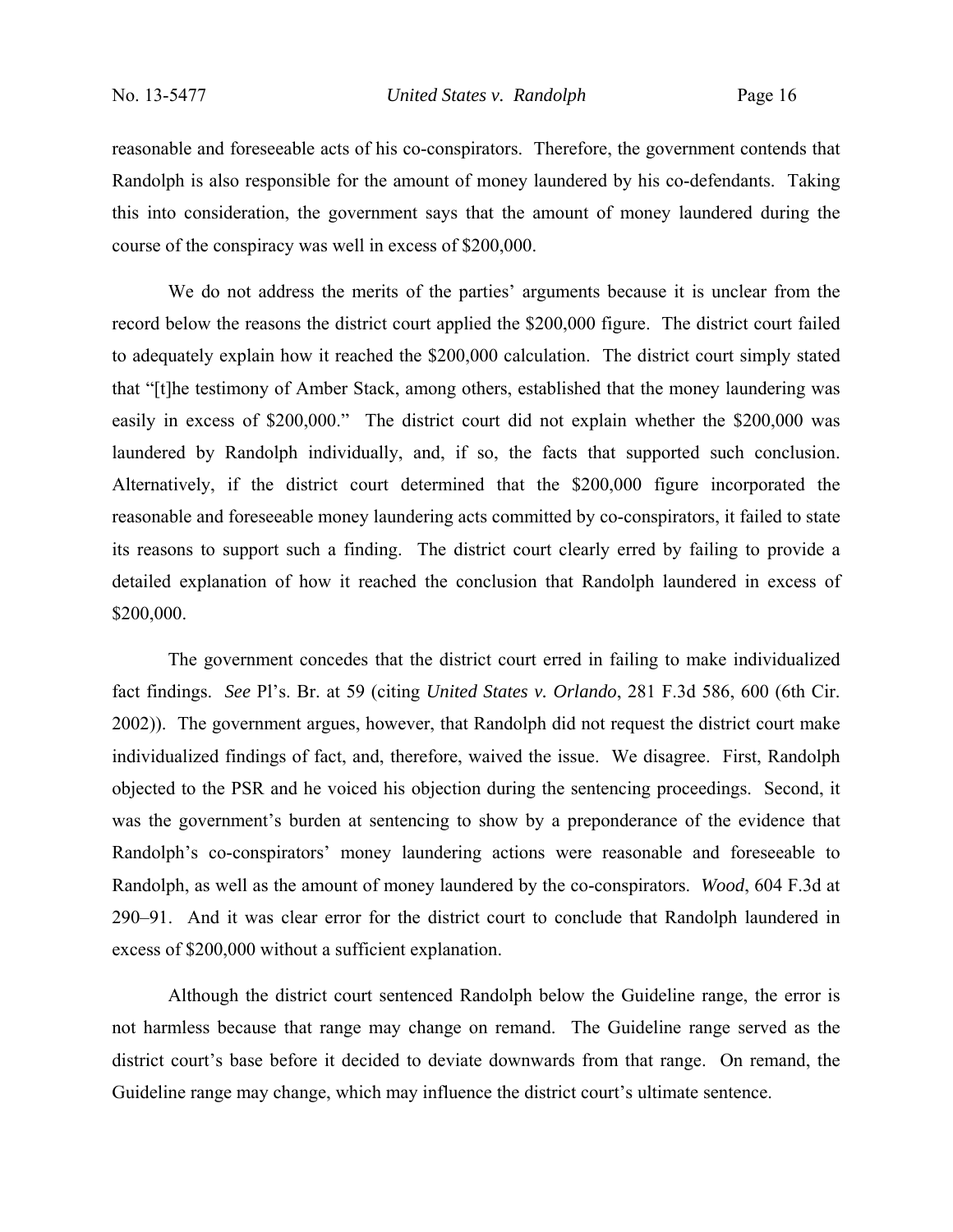For these reasons, we vacate Randolph's sentence and remand to the district court for further proceedings consistent with this opinion.

#### **D. Denial of "Minimal Role" Reduction**

Next, Randolph challenges the district court's denial of a "minimal role," four-level reduction of his base offense level under U.S.S.G. § 3B1.2. Discerning no error, we affirm.

The district court's denial of Randolph's request for a four-level reduction is reviewed for clear error. *United States v. Garcia-Morones*, 49 F. App'x 556, 557 (6th Cir. 2002). A minimal participant in a conspiracy is a defendant "who [is] plainly among the least culpable of those involved in the conduct of a group. Under this provision, the defendant's lack of knowledge or understanding of the scope and structure of the enterprise and of the activities of others is indicative of a role as minimal participant." U.S.S.G. § 3B1.2 n.4.

Randolph contends that he was substantially less culpable than the other participants in the conspiracy. The minimal role of holding Gentry's money (never giving it back to him), Randolph argues, requires a finding that he is substantially less culpable than the other coconspirators, and deserving of a four-level reduction.

The government disagrees. The government contends that, with the knowledge that Gentry was a drug dealer, Randolph played an active role in facilitating the drug trafficking conspiracy by secreting Gentry's drug proceeds. The government is correct.

The district court did not clearly err in declining to find that Randolph was a minimal participant. Although we reverse Randolph's drug trafficking conspiracy conviction, Randolph was convicted of the money laundering conspiracy. We have explained that "[t]he Application Notes to § 3B1.2 instruct that the 'minimal participant' reduction is intended to be used 'infrequently,' and applies only to defendants who are 'plainly among the least culpable of those involved in the conduct of a group.'" *United States v. Branham*, 460 F. App'x 538, 548 (6th Cir. 2012) (citation omitted). As the district court explained during Randolph's sentencing proceedings, Randolph knew that Gentry was a drug dealer who had never held a job, yet he continued to receive money from Gentry on a regular basis, hiding the money for him. To be considered a minimal participant, Randolph's knowledge of the scope and structure of the